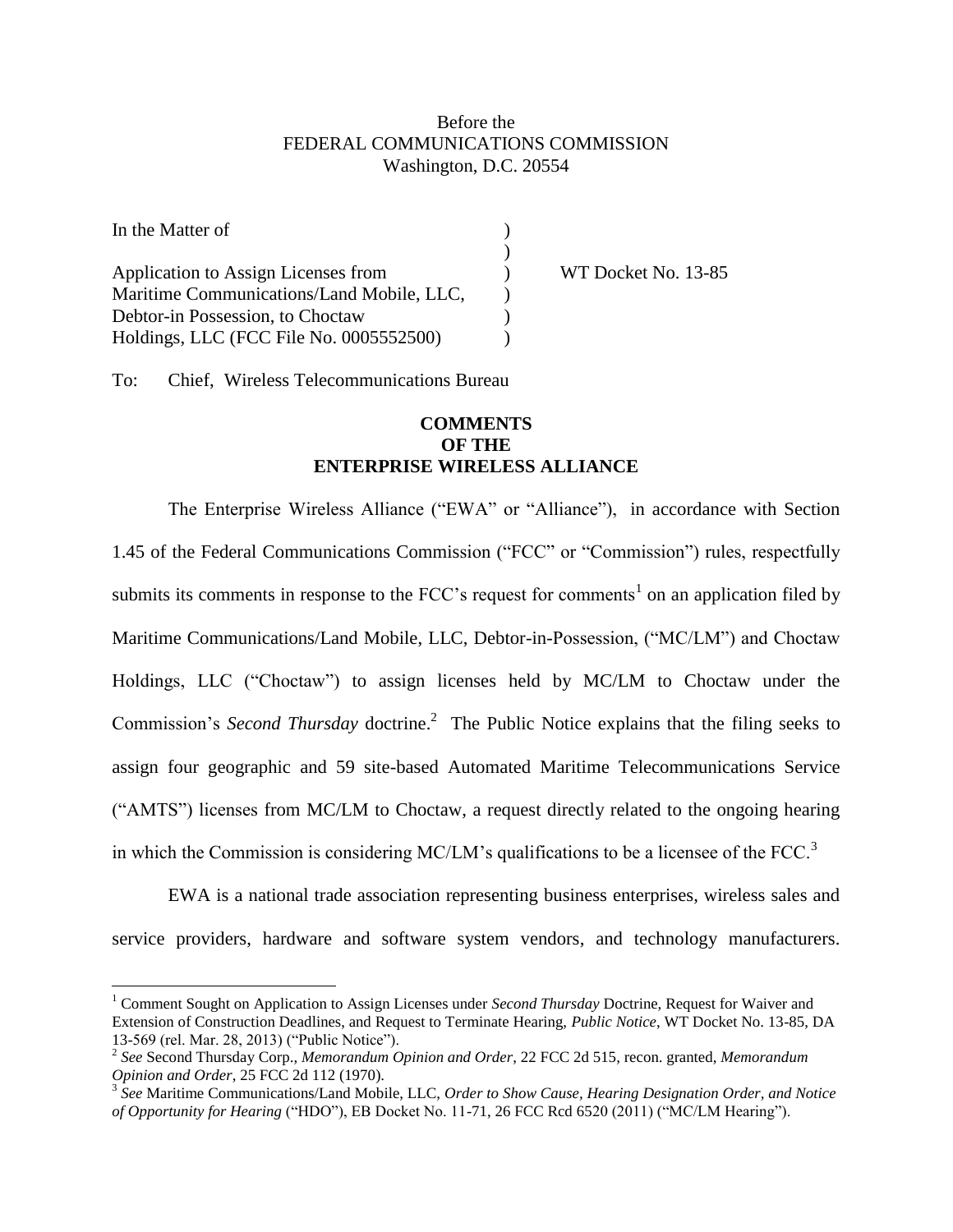Members of the Alliance hold FCC authorizations in numerous spectrum bands and in various radio services.

All of the services in which EWA members hold FCC licenses have rules that define the applicable construction obligations<sup>4</sup> and most also have specific provisions governing the limits of permissible discontinuance-of-service.<sup>5</sup> These rules are the foundation on which the private land mobile radio ("PLMR") industry has been able to build systems that serve essential public safety, business enterprise and commercial communications requirements. In a world of limited spectrum availability – and in the case of PLMR, exceedingly limited allocations – it is imperative that spectrum be recovered from licensees that fail to meet a construction requirement or that subsequently take the spectrum out of operation permanently so that those frequencies can be made available for other entities. Of course, the Commission has established procedures for extending construction deadlines in appropriate circumstances and has authority to grant waiver relief from both the construction and service discontinuance rules if doing so will serve the public interest. But the FCC should err on the side of parsimony in granting such relief, lest it permit spectrum to remain unused when the demand for it continues to grow, thereby establishing a precedent that could have seriously negative consequences for the PLMR community.

The Alliance takes no position on whether the proposed MC/LM-Choctaw transaction warrants *Second Thursday* treatment. The Commission is fully qualified to assess the information provided to it and determine whether the high bar of achieving *Second Thursday* status has been satisfied. If it determines that the individuals charged with misconduct in the

 $\overline{a}$ 

<sup>4</sup> *See, e.g*., 47 C.F.R. §§ 22.503, 22.511, 90.155, 90.551, 90.631, 90.629, 90.665, and 90.685.

<sup>5</sup> *See, e.g*., 47 C.F.R. §§ 22.317, 90.157, and 90.631. Even licensees operating on spectrum whose service rules do not have specific discontinuance time periods remain subject to the general FCC Rule Section 1.955(a)(3) that provides for the automatic cancelation of any wireless license if service has been discontinued permanently. 47 C.F.R. § 1.955(a)(3).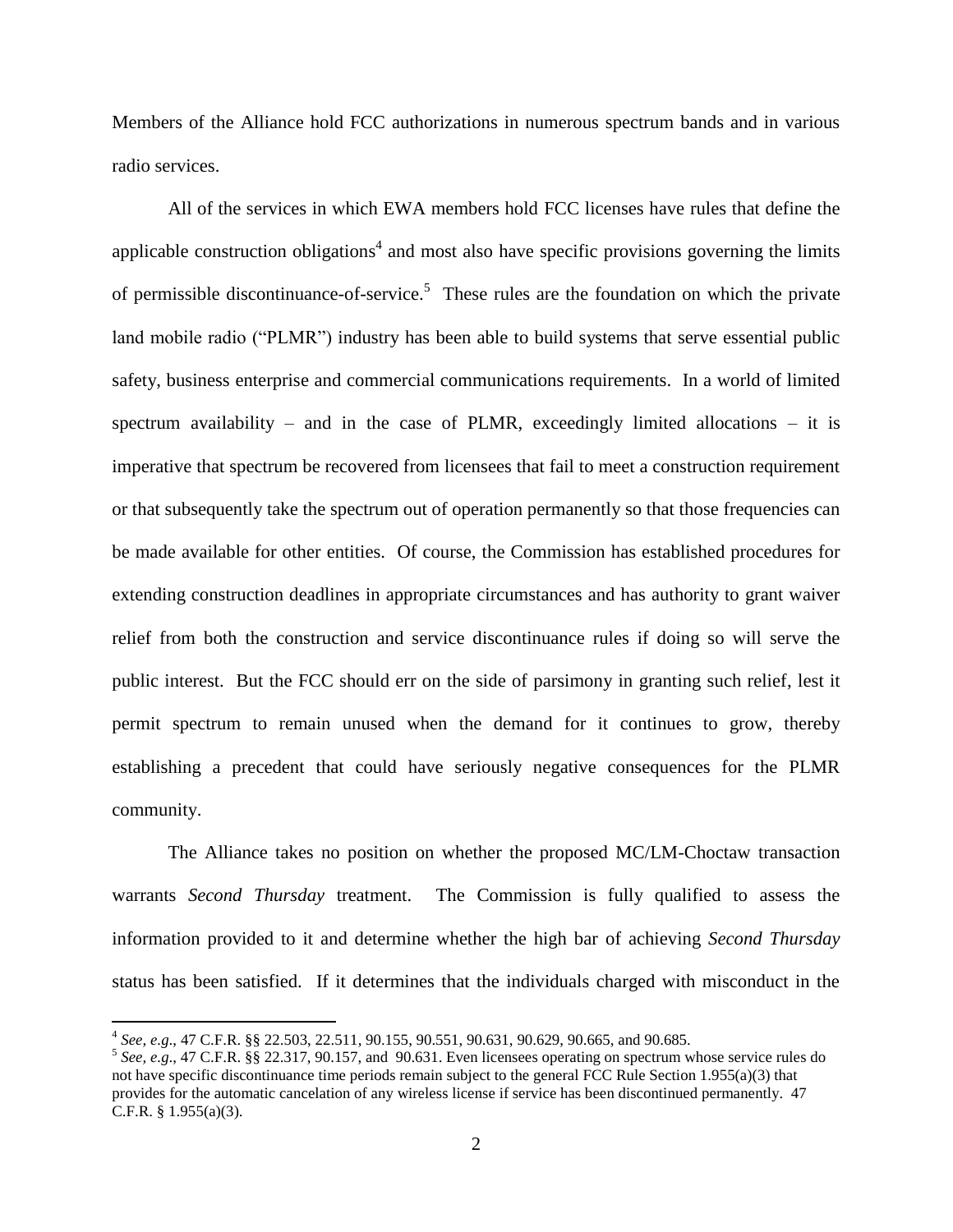MC/LM hearing will derive no or only minor benefit from the assignment of valid licenses and that the company's innocent creditors will benefit from the sale, then a favorable decision may be appropriate. However, an award of *Second Thursday* status cannot, by itself, resurrect licenses that have terminated by operation of law for violation of the FCC's construction or discontinuance-of-operation rules. EWA agrees with MC/LM and Choctaw that the public interest favors putting this spectrum to good use. The question is whether that should be achieved by allowing it to be assigned to and then sold by Choctaw or, as has been the case with many thousands of licenses over decades of FCC oversight, by returning the spectrum to the FCC for assignment to other parties through the applicable licensing process.

The Alliance has no objection to the Commission making individualized decisions about this spectrum in cases where the particular use to which it would be put by a specific applicant can be weighed against the public interest in maintaining adherence to construction and service discontinuance requirements. For example, MC/LM-Choctaw have argued specifically that an assignment of MC/LM geographic spectrum to the Southern California Regional Rail Authority ("SCRRA") is justified, as SCRRA intends to use the spectrum to deploy a federally mandated Positive Train Control system.<sup>6</sup> SCRRA had entered into an agreement to purchase this spectrum from MC/LM prior to initiation of the MC/LM Hearing and the HDO also suggested that the public interest might warrant allowing that transaction to proceed.<sup>7</sup>

However, licenses alleged not to be in compliance with bedrock FCC requirements should not be resuscitated, irrespective of their validity, as a bonus for achieving *Second Thursday* status. That very narrow exception to the Commission's licensee qualification

 $\overline{a}$ 

<sup>&</sup>lt;sup>6</sup> Public Notice at 2.

 $7$  HDO at n. 7. EWA understands that other entities, including utility providers, also entered into agreements to purchase geographically licensed spectrum from MC/LM prior to issuance of the HDO. These transactions may warrant individual consideration as well.